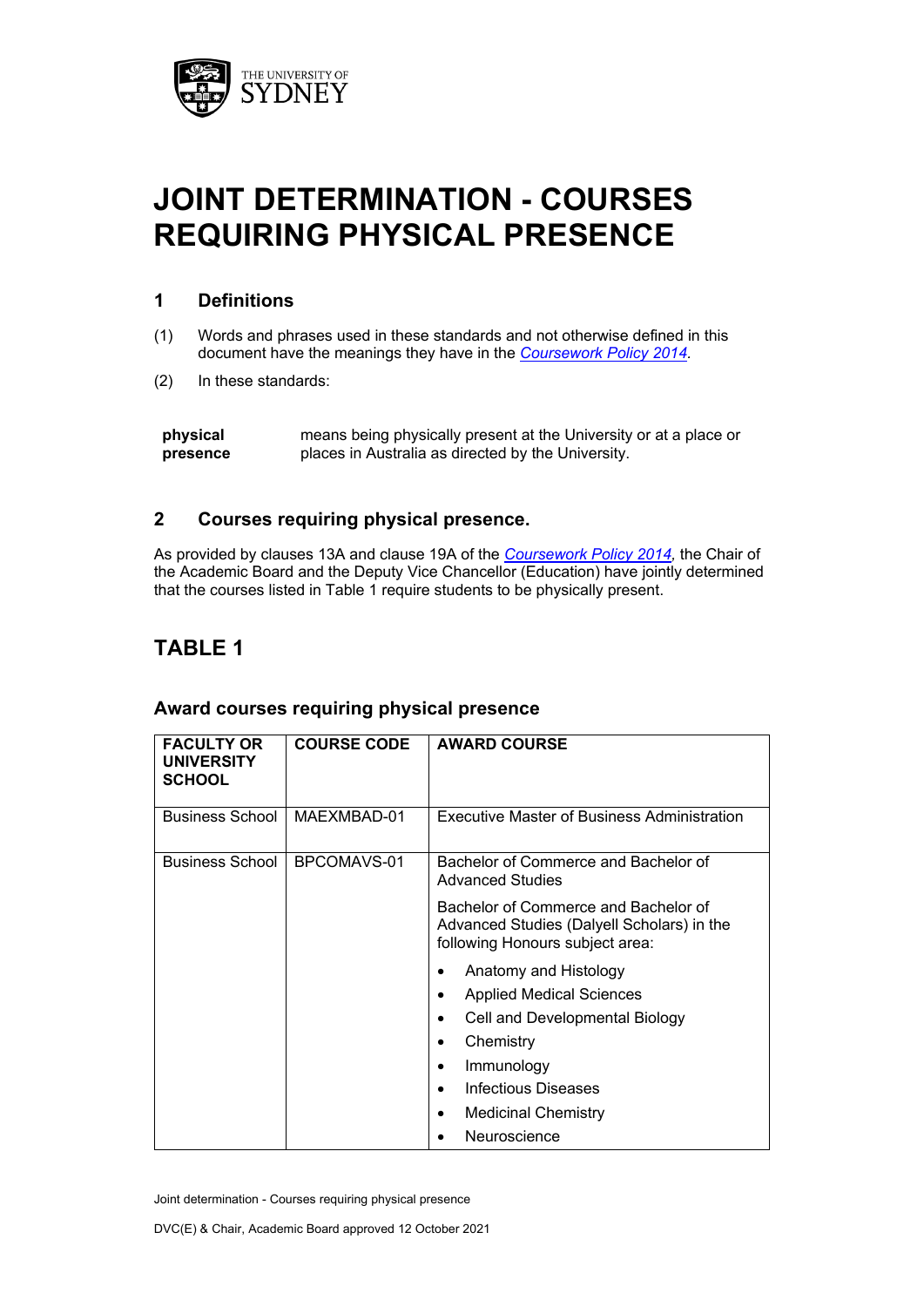

| <b>FACULTY OR</b><br><b>UNIVERSITY</b><br><b>SCHOOL</b> | <b>COURSE CODE</b> | <b>AWARD COURSE</b>                                                                                               |
|---------------------------------------------------------|--------------------|-------------------------------------------------------------------------------------------------------------------|
|                                                         |                    | Pathology<br>$\bullet$                                                                                            |
|                                                         |                    | Pharmacology<br>$\bullet$                                                                                         |
|                                                         |                    | Physiology<br>٠                                                                                                   |
|                                                         |                    | Theatre and Performance Studies                                                                                   |
| Faculty of Arts<br>and Social                           | BPARTAVS-01        | Bachelor of Arts and Bachelor of Advanced<br><b>Studies</b>                                                       |
| Sciences                                                |                    | Bachelor of Arts and Bachelor of Advanced<br>Studies (Dalyell Scholars) in the following<br>Honours subject area: |
|                                                         |                    | Anatomy and Histology                                                                                             |
|                                                         |                    | <b>Applied Medical Sciences</b>                                                                                   |
|                                                         |                    | Cell and Developmental Biology<br>$\bullet$                                                                       |
|                                                         |                    | Chemistry                                                                                                         |
|                                                         |                    | Immunology<br>$\bullet$                                                                                           |
|                                                         |                    | <b>Infectious Diseases</b>                                                                                        |
|                                                         |                    | <b>Medicinal Chemistry</b><br>$\bullet$                                                                           |
|                                                         |                    | Neuroscience                                                                                                      |
|                                                         |                    | Pathology<br>$\bullet$                                                                                            |
|                                                         |                    | Pharmacology<br>$\bullet$                                                                                         |
|                                                         |                    | Physiology                                                                                                        |
|                                                         |                    | Theatre and Performance Studies                                                                                   |
| Faculty of Arts<br>and Social                           | BHARTSAH-01        | Bachelor of Arts (Honours) in the following<br>subject area:                                                      |
| <b>Sciences</b>                                         |                    | Chemistry                                                                                                         |
|                                                         |                    | Theatre and Performance Studies                                                                                   |
| Faculty of Arts<br>and Social<br><b>Sciences</b>        |                    | Bachelor of Education and Bachelor of<br>Advanced Studies (Secondary) in the following<br>Honours subject area:   |
|                                                         |                    | Chemistry                                                                                                         |
|                                                         |                    | Theatre and Performance Studies                                                                                   |
| Faculty of Arts<br>and Social<br>Sciences               | BPVISAVS-01        | Bachelor of Visual Arts and Bachelor of<br>Advanced Studies in the following Honours<br>subject area:             |
|                                                         |                    | <b>Visual Arts</b>                                                                                                |
| Faculty of Arts<br>and Social<br>Sciences               | BHVISARH-02        | <b>Bachelor of Visual Arts Honours</b>                                                                            |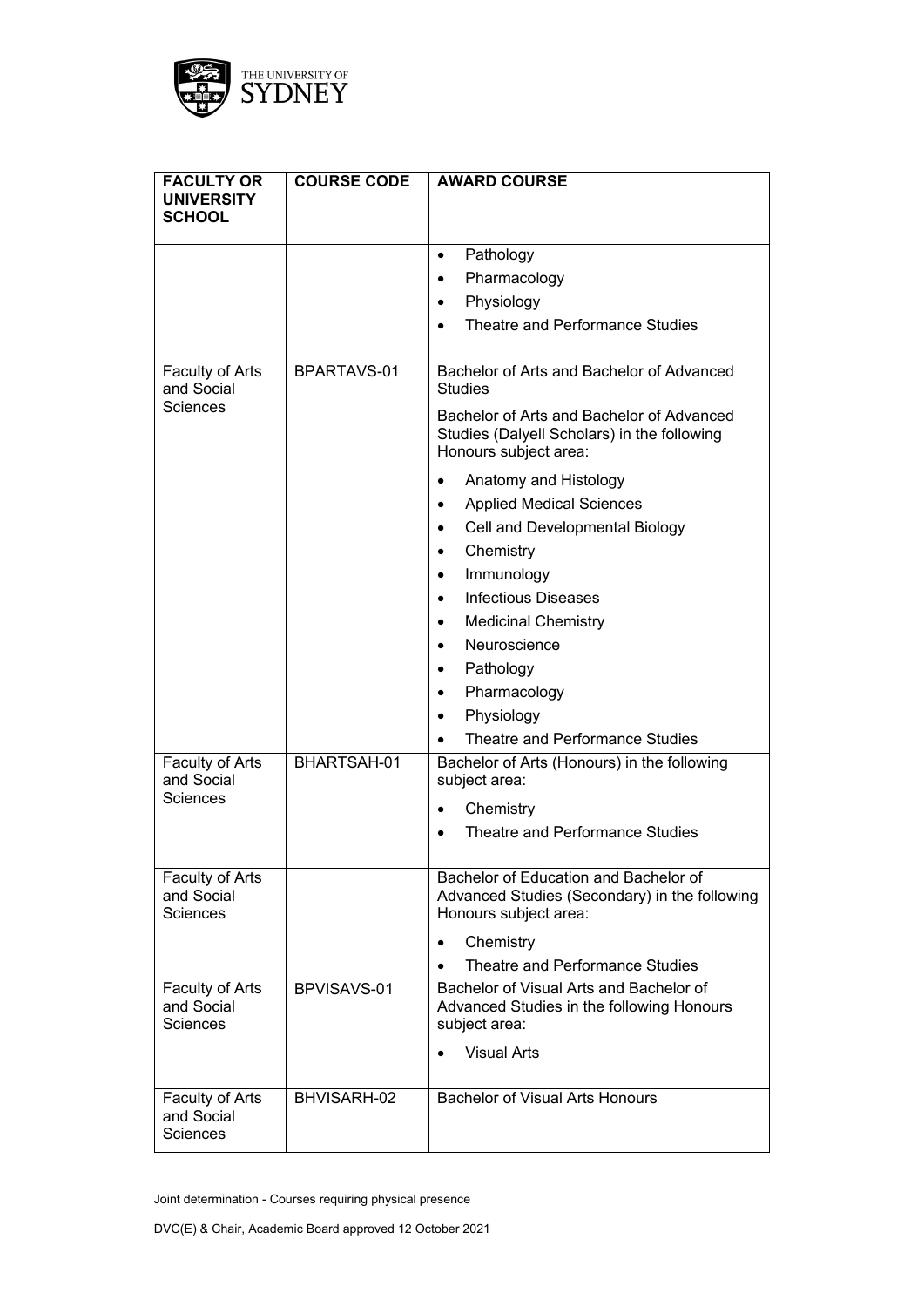

| <b>FACULTY OR</b><br><b>UNIVERSITY</b><br><b>SCHOOL</b> | <b>COURSE CODE</b> | <b>AWARD COURSE</b>                                                              |
|---------------------------------------------------------|--------------------|----------------------------------------------------------------------------------|
| Faculty of<br>Medicine and<br>Health                    | MAMEDICI-06        | Doctor of Medicine                                                               |
| Faculty of<br>Medicine and<br>Health                    | MADNTLMD-01        | Doctor of Dental Medicine                                                        |
| Faculty of<br>Medicine and<br>Health                    | TCCLDORM-01        | Doctor of Clinical Dentistry (Oral Medicine)                                     |
| Faculty of<br>Medicine and<br>Health                    | TCCLDORS-01        | Doctor of Clinical Dentistry (Oral Surgery)                                      |
| Faculty of<br>Medicine and<br>Health                    | TCCLDORD-01        | Doctor of Clinical Dentistry (Orthodontics)                                      |
| Faculty of<br>Medicine and<br>Health                    | TCCLDPAD-01        | Doctor of Clinical Dentistry (Paediatric<br>Dentistry)                           |
| Faculty of<br>Medicine and<br>Health                    | TCCLDPER-01        | Doctor of Clinical Dentistry (Periodontics)                                      |
| Faculty of<br>Medicine and<br>Health                    | TCCLDPRO-01        | Doctor of Clinical Dentistry (Prosthodontics)                                    |
| Faculty of<br>Medicine and<br>Health                    | TCCLDSND-01        | Doctor of Clinical Dentistry (Special Needs<br>Dentistry)                        |
| Faculty of<br>Medicine and<br>Health                    | GNBMDSAP-01        | Graduate Diploma in Biomedical Science<br>(Advanced Diagnostics and Prognostics) |
| Faculty of<br>Medicine and<br>Health                    | GNBMDSCA-01        | Graduate Diploma in Biomedical Science<br>(Cancer)                               |
| Faculty of<br>Medicine and<br>Health                    | GNBMDSGM-01        | Graduate Diploma in Biomedical Science<br>(Genomics and Precision Medicine)      |
| Faculty of<br>Medicine and<br>Health                    | GNBMDSGM-01        | Graduate Diploma in Biomedical Science<br>(Infection and Immunity)               |
| Faculty of<br>Medicine and<br>Health                    | GNCLDARE-01        | Graduate Diploma in Clinical Dentistry<br>(Advanced Restorative)                 |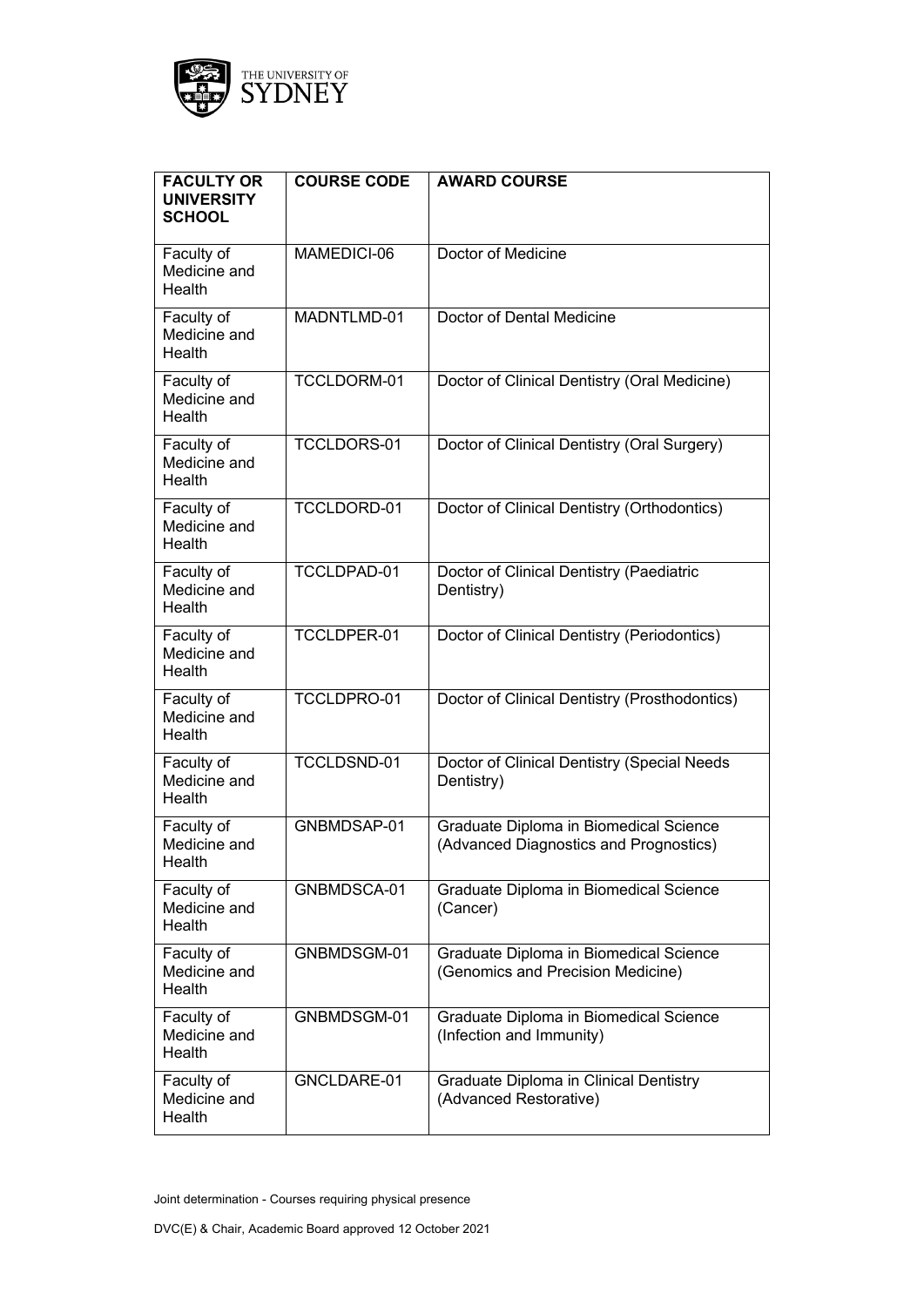

| <b>FACULTY OR</b><br><b>UNIVERSITY</b><br><b>SCHOOL</b> | <b>COURSE CODE</b> | <b>AWARD COURSE</b>                                                             |
|---------------------------------------------------------|--------------------|---------------------------------------------------------------------------------|
| Faculty of<br>Medicine and<br>Health                    | GNCLDCSP-01        | Graduate Diploma in Clinical Dentistry<br>(Conscious Sedation and Pain Control) |
| Faculty of<br>Medicine and<br>Health                    | GNCLDOIM-01        | Graduate Diploma in Clinical Dentistry (Oral<br>Implants)                       |
| Faculty of<br>Medicine and<br>Health                    | GNCLDSUD-01        | Graduate Diploma in Clinical Dentistry<br>(Surgical Dentistry)                  |
| Faculty of<br>Medicine and<br>Health                    | GCCLDARE-01        | Graduate Certificate in Clinical Dentistry<br>(Advanced Restorative)            |
| Faculty of<br>Medicine and<br>Health                    | BPASDRAD-01        | Bachelor of Applied Science (Diagnostic<br>Radiography)                         |
| Faculty of<br>Medicine and<br>Health                    | BPASOCTE-05        | Bachelor of Applied Science (Occupational<br>Therapy)                           |
| Faculty of<br>Medicine and<br>Health                    | BPASPHYS-06        | Bachelor of Applied Science (Physiotherapy)                                     |
| Faculty of<br>Medicine and<br>Health                    | BPASSPPA-06        | Bachelor of Applied Science (Speech<br>Pathology)                               |
| Faculty of<br>Medicine and<br>Health                    | BPNURADS-01        | Bachelor of Nursing (Advanced Studies)                                          |
| Faculty of<br>Medicine and<br>Health                    | BHNURSIH-02        | Bachelor of Nursing (Honours)                                                   |
| Faculty of<br>Medicine and<br>Health                    | BUORAHEA-01        | <b>Bachelor of Oral Health</b>                                                  |
| Faculty of<br>Medicine and<br>Health                    | MABMDSAP-01        | Master of Biomedical Science (Advanced<br>Diagnostics and Prognostics)          |
| Faculty of<br>Medicine and<br>Health                    | MABMDSCA-01        | Master of Biomedical Science (Cancer)                                           |
| Faculty of<br>Medicine and<br>Health                    | MABMDSGM-01        | Master of Biomedical Science (Genomics and<br>Precision Medicine)               |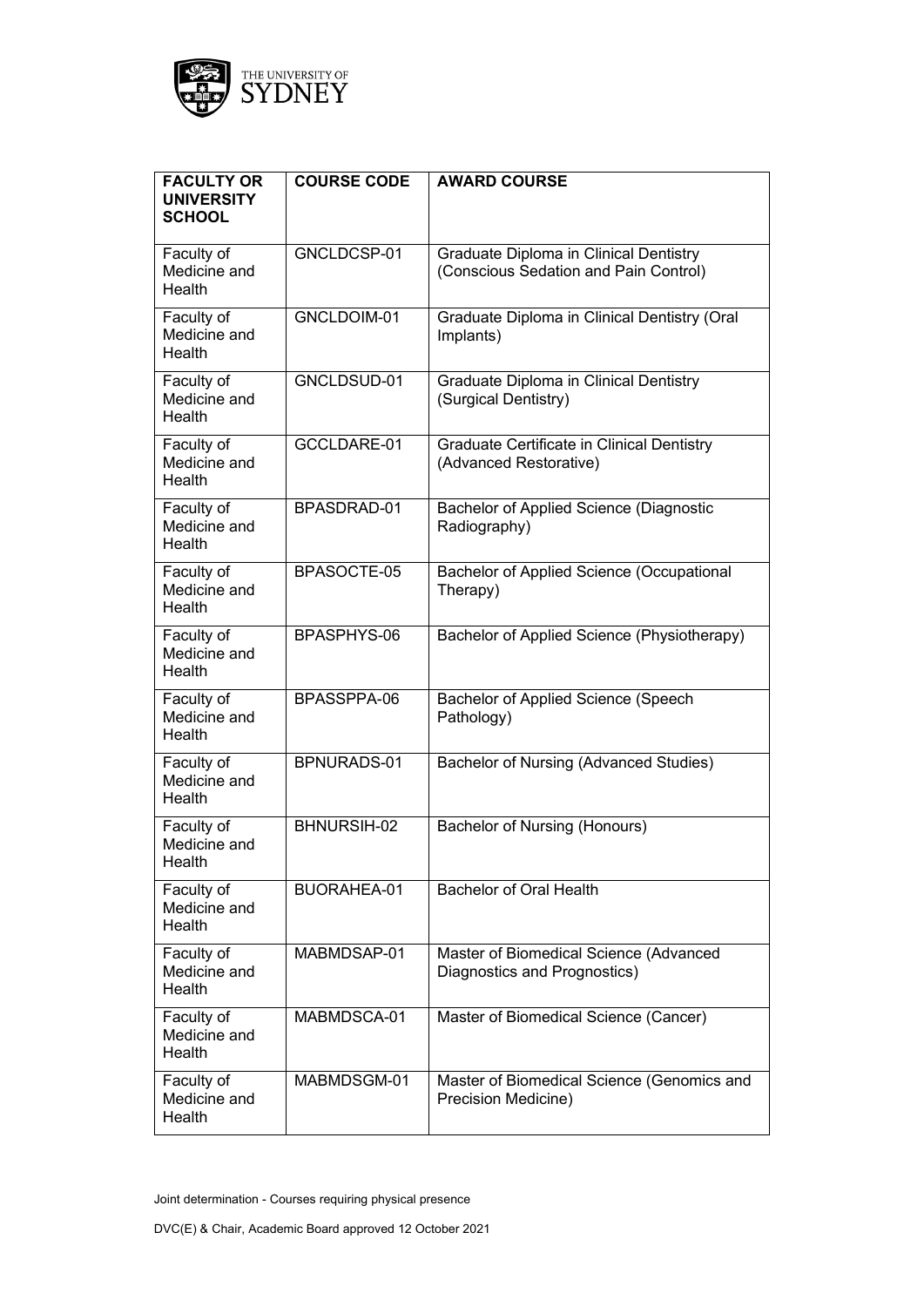

| <b>FACULTY OR</b><br><b>UNIVERSITY</b><br><b>SCHOOL</b> | <b>COURSE CODE</b> | <b>AWARD COURSE</b>                                      |
|---------------------------------------------------------|--------------------|----------------------------------------------------------|
| Faculty of<br>Medicine and<br>Health                    | MABMDSGM-01        | Master of Biomedical Science (Infection and<br>Immunity) |
| Faculty of<br>Medicine and<br>Health                    | MADIARAD-01        | Master of Diagnostic Radiography                         |
| Faculty of<br>Medicine and<br>Health                    | MAEXPHYS-02        | Master of Exercise Physiology                            |
| Faculty of<br>Medicine and<br>Health                    | MANURSNG-09        | Master of Nursing                                        |
| Faculty of<br>Medicine and<br>Health                    | MANUTDIE-02        | <b>Master of Nutrition and Dietetics</b>                 |
| Faculty of<br>Medicine and<br>Health                    | MAOCCTHE-02        | Master of Occupational Therapy                           |
| Faculty of<br>Medicine and<br>Health                    | MAPHYSIO-01        | Master of Physiotherapy                                  |
| Faculty of<br>Medicine and<br><b>Health</b>             | MASPLAPA-01        | Master of Speech Language Pathology                      |
| Faculty of<br>Science                                   | MACLIPSY-01        | Master of Clinical Psychology                            |
| Faculty of<br>Science                                   | RMVETCLS-01        | Master of Veterinary Clinical Studies                    |
| Faculty of<br>Science                                   | MAVETSTD-04        | Master of Veterinary Studies                             |
| Sydney Law<br>School                                    | MAHEALAW-01        | Master of Health Law                                     |
| Sydney Law<br>School                                    | MAJURISP-02        | Master of Jurisprudence                                  |
| Sydney Law<br>School                                    | MALBLARE-03        | Master of Labour Law and Relations                       |
| Sydney<br>Conservatorium<br>of Music                    | MAMUSOPP-01        | Master of Music Studies (Opera Performance)              |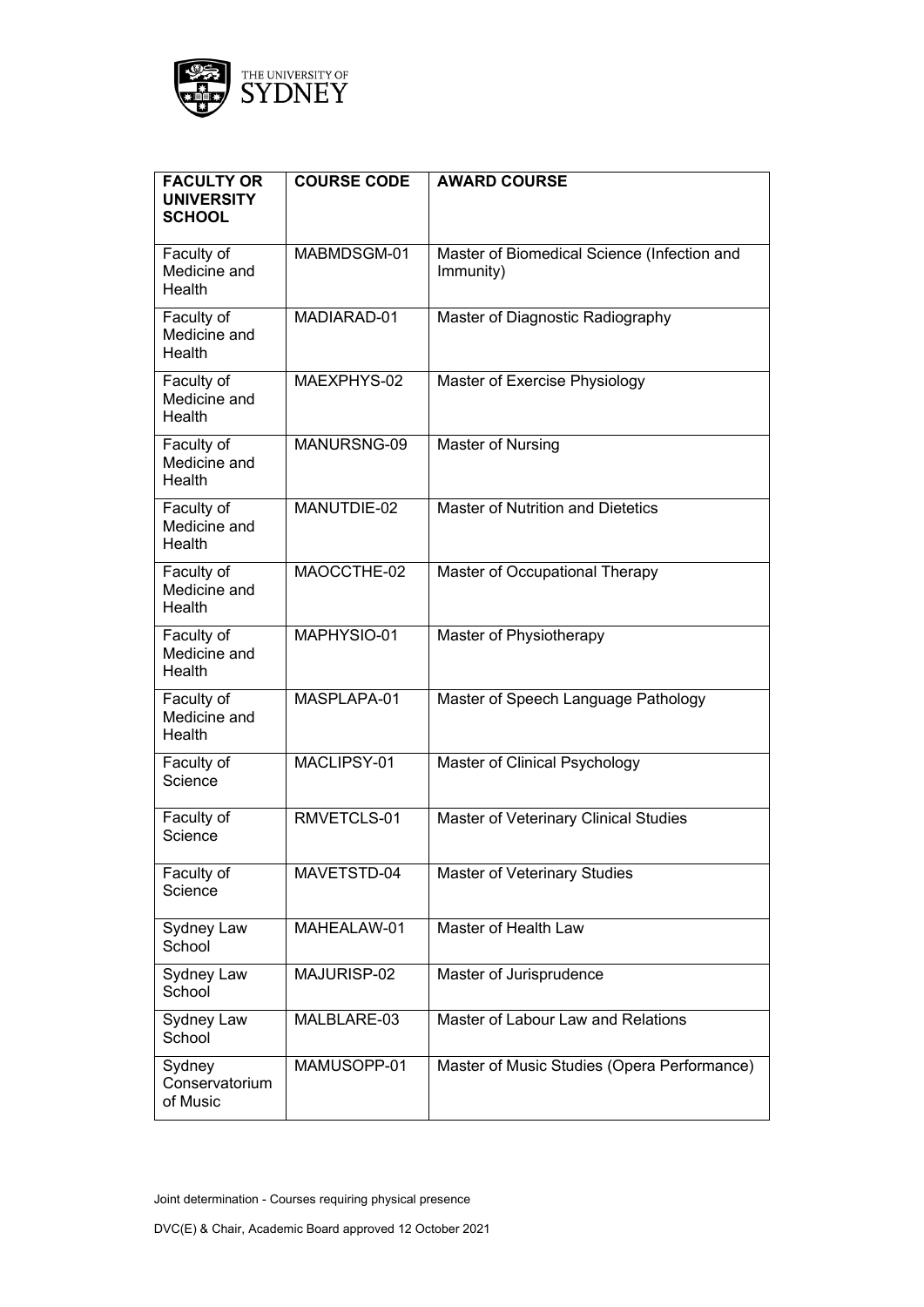

| <b>FACULTY OR</b><br><b>UNIVERSITY</b><br><b>SCHOOL</b> | <b>COURSE CODE</b> | <b>AWARD COURSE</b>                                                                                                                                    |
|---------------------------------------------------------|--------------------|--------------------------------------------------------------------------------------------------------------------------------------------------------|
| Sydney<br>Conservatorium<br>of Music                    | GNMUSOPP-01        | Graduate Diploma in Music (Opera<br>Performance)                                                                                                       |
| Sydney<br>Conservatorium<br>of Music                    | MAMUSPER-02        | Master of Music Studies (Performance)                                                                                                                  |
| Sydney<br>Conservatorium<br>of Music                    | GNMUPERF-03        | Graduate Diploma in Music (Performance)                                                                                                                |
| Sydney<br>Conservatorium<br>of Music                    | BPMUSICM-05        | Bachelor of Music in any of the following<br>subject areas (inclusive of programs and<br>principal study areas):                                       |
|                                                         |                    | <b>Composition for Creative Industries</b><br><b>Contemporary Music Practice</b>                                                                       |
|                                                         |                    | Digital Music and Media                                                                                                                                |
| Sydney<br>Conservatorium<br>of Music                    | BPMUPERF-01        | Bachelor of Music (Performance) in the<br>following subject area (inclusive of programs<br>and principal study areas):                                 |
|                                                         |                    | <b>Music Theatre</b>                                                                                                                                   |
| Sydney<br>Conservatorium<br>of Music                    | BPMPEAVS-01        | Bachelor of Music/Bachelor of Advanced<br>Studies (Performance) in the following subject<br>area (inclusive of programs and principal study<br>areas): |
|                                                         |                    | <b>Music Theatre</b>                                                                                                                                   |
| Sydney<br>Conservatorium<br>of Music                    | DLMUSICM-04        | Diploma of Music                                                                                                                                       |
| Board of<br>Interdisciplinary                           | BPADVSTH-01        | Bachelor of Advanced Studies (Honours) in<br>any of the following subject areas:                                                                       |
| Studies                                                 |                    | Anatomy and Histology                                                                                                                                  |
|                                                         |                    | <b>Applied Medical Sciences</b><br>$\bullet$                                                                                                           |
|                                                         |                    | Cell and Developmental Biology<br>٠                                                                                                                    |
|                                                         |                    | Chemistry                                                                                                                                              |
|                                                         |                    | Immunology<br>٠                                                                                                                                        |
|                                                         |                    | <b>Infectious Diseases</b>                                                                                                                             |
|                                                         |                    | <b>Medicinal Chemistry</b><br>٠                                                                                                                        |
|                                                         |                    | Neuroscience                                                                                                                                           |
|                                                         |                    | Pathology                                                                                                                                              |
|                                                         |                    | Pharmacology                                                                                                                                           |
|                                                         |                    | Physiology<br>٠                                                                                                                                        |
|                                                         |                    | Theatre and Performance Studies                                                                                                                        |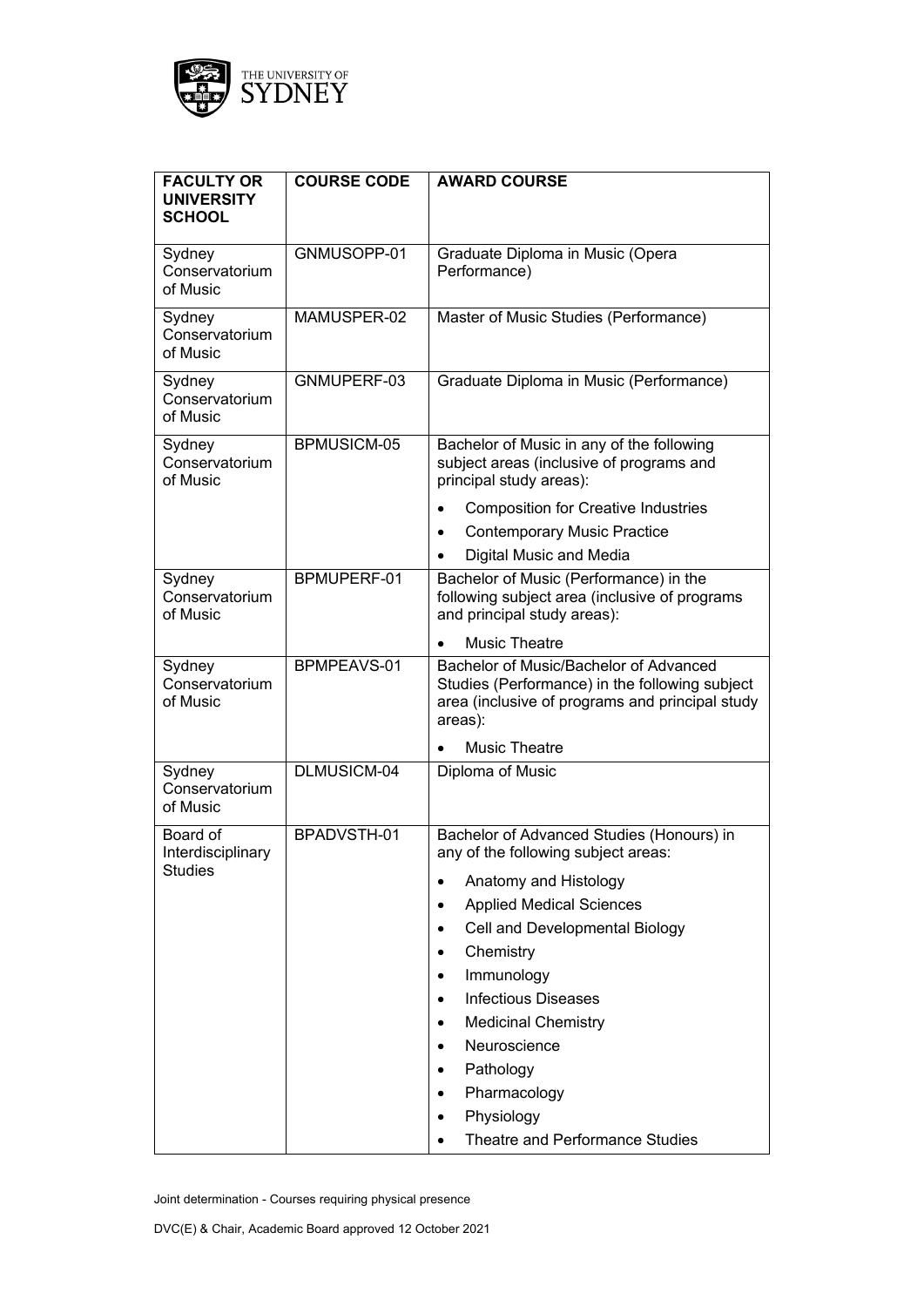

| <b>FACULTY OR</b><br><b>UNIVERSITY</b><br><b>SCHOOL</b> | <b>COURSE CODE</b> | <b>AWARD COURSE</b>                                                                                                                                                                                                                                                                                                                                                                                                     |
|---------------------------------------------------------|--------------------|-------------------------------------------------------------------------------------------------------------------------------------------------------------------------------------------------------------------------------------------------------------------------------------------------------------------------------------------------------------------------------------------------------------------------|
|                                                         |                    | Note: See Sydney Courses:<br>https://www.sydney.edu.au/courses/course<br>s/uc/bachelor-of-advanced-studies-<br>honours.html                                                                                                                                                                                                                                                                                             |
| Faculty of<br>Science                                   | BHLIARSH-01        | Bachelor of Liberal Arts and Science<br>(Honours) in any of the following subject areas:<br>Anatomy and Histology<br><b>Applied Medical Sciences</b><br>$\bullet$<br>Cell and Developmental Biology<br>Chemistry<br>٠<br>Immunology<br><b>Infectious Diseases</b><br><b>Medicinal Chemistry</b><br>Neuroscience<br>$\bullet$<br>Pathology<br>Pharmacology<br>$\bullet$<br>Physiology<br>Theatre and Performance Studies |
| Faculty of<br>Science                                   | BHMEDSCH-01        | Bachelor of Medical Science (Honours) in any<br>of the following subject areas:<br>Anatomy and Histology<br><b>Applied Medical Sciences</b><br>٠<br>Cell and Developmental Biology<br>$\bullet$<br>Chemistry<br>٠<br>Immunology<br><b>Infectious Diseases</b><br>Pathology<br>Pharmacology<br>Physiology                                                                                                                |
| Faculty of<br>Science                                   | BHSCIENH-02        | Bachelor of Science (Advanced) (Honours) in<br>any of the following subject areas:<br>Anatomy and Histology<br>$\bullet$<br><b>Applied Medical Sciences</b><br>Cell and Developmental Biology<br>Chemistry<br>Immunology<br><b>Infectious Diseases</b>                                                                                                                                                                  |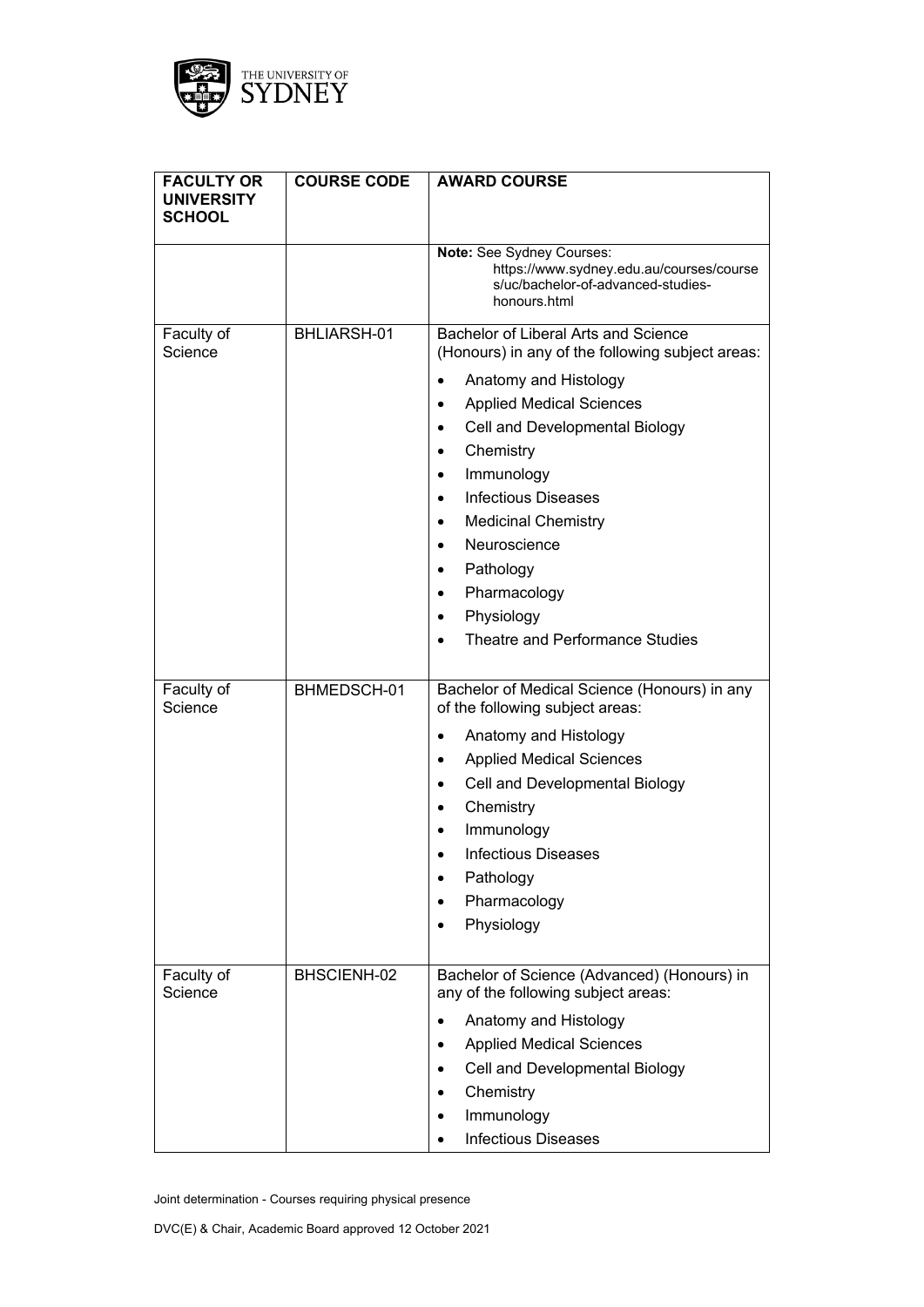

| <b>FACULTY OR</b><br><b>UNIVERSITY</b><br><b>SCHOOL</b> | <b>COURSE CODE</b> | <b>AWARD COURSE</b>                                                                            |
|---------------------------------------------------------|--------------------|------------------------------------------------------------------------------------------------|
|                                                         |                    | Pathology<br>$\bullet$                                                                         |
|                                                         |                    | Pharmacology<br>$\bullet$                                                                      |
|                                                         |                    | Physiology                                                                                     |
|                                                         |                    |                                                                                                |
| Faculty of<br>Science                                   | BHSCIENH-02        | Bachelor of Science (Advanced Mathematics)<br>(Honours) in any of the following subject areas: |
|                                                         |                    | Anatomy and Histology                                                                          |
|                                                         |                    | <b>Applied Medical Sciences</b><br>٠                                                           |
|                                                         |                    | Cell and Developmental Biology<br>$\bullet$                                                    |
|                                                         |                    | Chemistry<br>$\bullet$                                                                         |
|                                                         |                    | Immunology<br>٠                                                                                |
|                                                         |                    | <b>Infectious Diseases</b>                                                                     |
|                                                         |                    | Pathology<br>$\bullet$                                                                         |
|                                                         |                    | Pharmacology                                                                                   |
|                                                         |                    | Physiology                                                                                     |
|                                                         |                    |                                                                                                |
| Faculty of<br>Science                                   | BHSCIENH-02        | Bachelor of Science (Honours) in any of the<br>following subject areas:                        |
|                                                         |                    | Anatomy and Histology                                                                          |
|                                                         |                    | <b>Applied Medical Sciences</b><br>$\bullet$                                                   |
|                                                         |                    | Cell and Developmental Biology<br>٠                                                            |
|                                                         |                    | Chemistry<br>$\bullet$                                                                         |
|                                                         |                    | Immunology                                                                                     |
|                                                         |                    | <b>Infectious Diseases</b><br>$\bullet$                                                        |
|                                                         |                    | Pathology                                                                                      |
|                                                         |                    | Pharmacology<br>$\bullet$                                                                      |
|                                                         |                    | Physiology                                                                                     |
|                                                         |                    |                                                                                                |
| Faculty of<br>Science                                   | GNSCIENC-01        | Graduate Diploma in Science in any of the<br>following subject areas:                          |
|                                                         |                    | Anatomy and Histology<br>٠                                                                     |
|                                                         |                    | <b>Applied Medical Sciences</b><br>$\bullet$                                                   |
|                                                         |                    | Cell and Developmental Biology                                                                 |
|                                                         |                    | Chemistry<br>$\bullet$                                                                         |
|                                                         |                    | Immunology<br>$\bullet$                                                                        |
|                                                         |                    | <b>Infectious Diseases</b><br>$\bullet$                                                        |
|                                                         |                    | <b>Medicinal Chemistry</b><br>٠                                                                |
|                                                         |                    | Neuroscience<br>$\bullet$                                                                      |
|                                                         |                    | Pathology                                                                                      |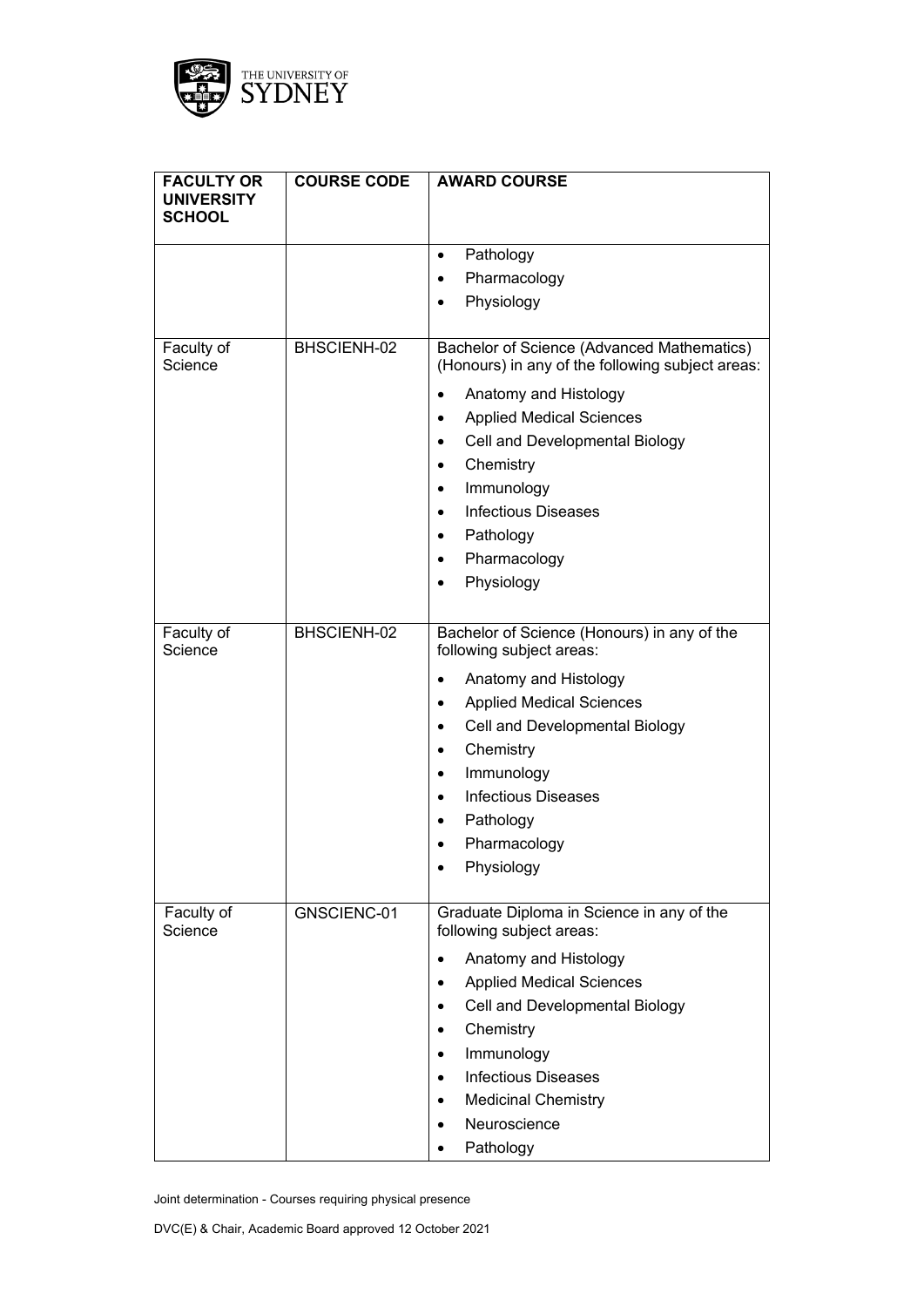

| <b>FACULTY OR</b><br><b>UNIVERSITY</b> | <b>COURSE CODE</b> | <b>AWARD COURSE</b>                                                                                                 |
|----------------------------------------|--------------------|---------------------------------------------------------------------------------------------------------------------|
| <b>SCHOOL</b>                          |                    |                                                                                                                     |
|                                        |                    | Pharmacology<br>$\bullet$                                                                                           |
|                                        |                    | Physiology                                                                                                          |
| Faculty of<br>Science                  | BPSCIAVS-01        | Bachelor of Science and Bachelor of<br>Advanced Studies (Health) in the following<br>Honours subject area:          |
|                                        |                    | Anatomy and Histology                                                                                               |
|                                        |                    | <b>Applied Medical Sciences</b><br>$\bullet$                                                                        |
|                                        |                    | Cell and Developmental Biology<br>$\bullet$                                                                         |
|                                        |                    | Chemistry<br>$\bullet$                                                                                              |
|                                        |                    | Immunology<br>$\bullet$                                                                                             |
|                                        |                    | <b>Infectious Diseases</b><br>$\bullet$                                                                             |
|                                        |                    | <b>Medicinal Chemistry</b><br>$\bullet$                                                                             |
|                                        |                    | Neuroscience<br>$\bullet$                                                                                           |
|                                        |                    | Pathology<br>$\bullet$                                                                                              |
|                                        |                    | Pharmacology<br>$\bullet$                                                                                           |
|                                        |                    | Physiology<br>٠                                                                                                     |
|                                        |                    | Theatre and Performance Studies                                                                                     |
| Faculty of<br>Science                  | BPSCIAVS-01        | Bachelor of Science and Bachelor of<br>Advanced Studies (Advanced) in the following<br>Honours subject area:        |
|                                        |                    | Anatomy and Histology<br>$\bullet$                                                                                  |
|                                        |                    | <b>Applied Medical Sciences</b><br>$\bullet$                                                                        |
|                                        |                    | Cell and Developmental Biology<br>$\bullet$                                                                         |
|                                        |                    | Chemistry<br>$\bullet$                                                                                              |
|                                        |                    | Immunology<br>$\bullet$                                                                                             |
|                                        |                    | <b>Infectious Diseases</b><br>$\bullet$                                                                             |
|                                        |                    | <b>Medicinal Chemistry</b><br>$\bullet$                                                                             |
|                                        |                    | Neuroscience                                                                                                        |
|                                        |                    | Pathology                                                                                                           |
|                                        |                    | Pharmacology<br>$\bullet$                                                                                           |
|                                        |                    | Physiology                                                                                                          |
|                                        |                    | Theatre and Performance Studies<br>$\bullet$                                                                        |
| Faculty of<br>Science                  | BPSCIAVS-01        | Bachelor of Science and Bachelor of<br>Advanced Studies (Medical Science) in the<br>following Honours subject area: |
|                                        |                    | Anatomy and Histology                                                                                               |
|                                        |                    | <b>Applied Medical Sciences</b>                                                                                     |